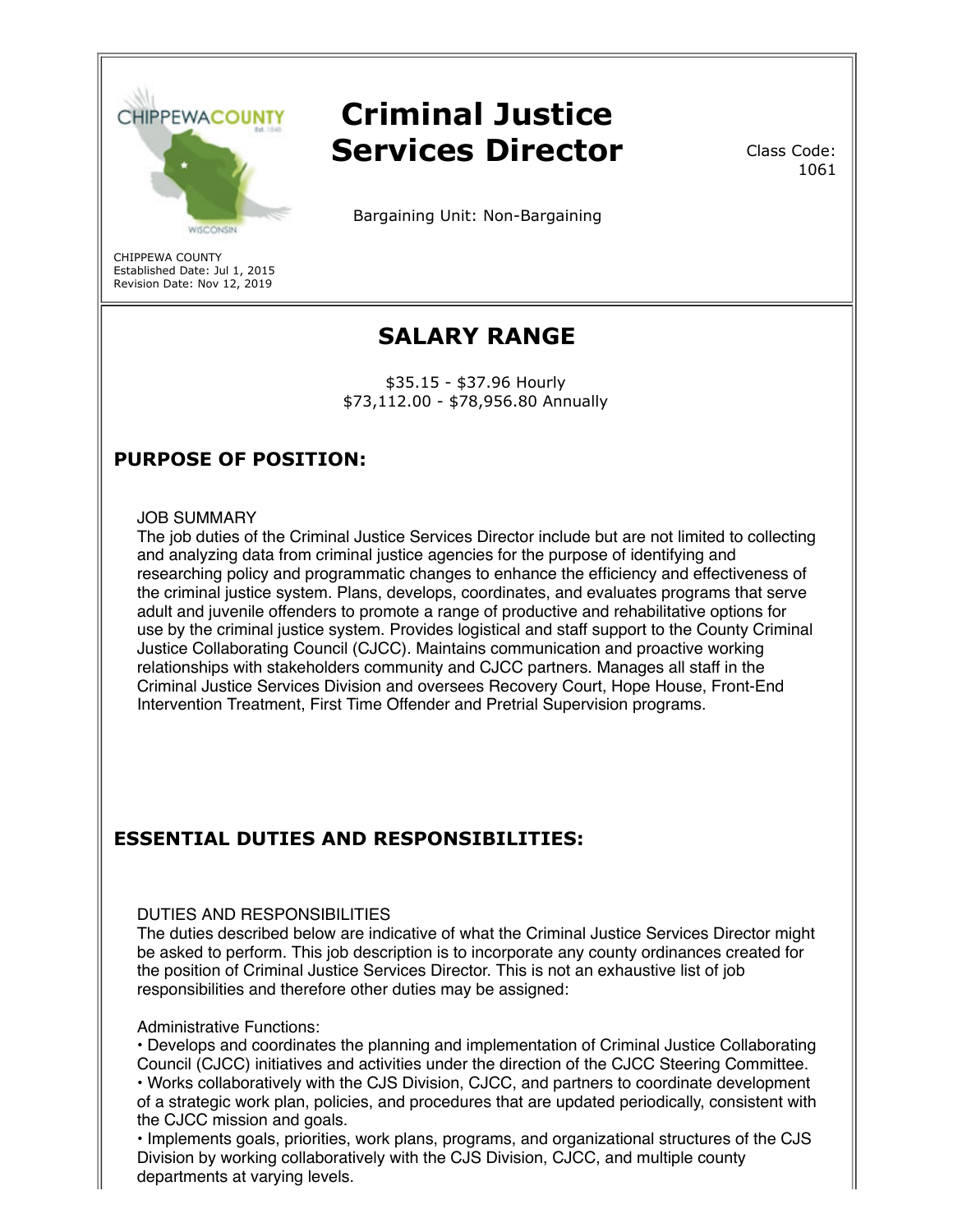• Recommends changes and improvements to criminal justice practices and procedures in Chippewa County to the CJCC, incorporating concepts of continuous quality improvement and implementation of evidence-based best practices, within CJS Division Programs

• Recommends programmatic, policy, procedural, or legislative changes based on the analysis of data, opinion surveys, and summary or historical research.

• Researches and analyzes critical issues identified by the CJS Division and recommends and develops documentation, policies, procedures, and materials in conjunction with the CJS Division, CJCC and its committees and subcommittees.

• Prepares operational and statistical reports to support recommendations.

• Promotes, evaluates, and coordinates consumer and stakeholder involvement.

• Communicates with community partners, committees, and subcommittees the activities and projects of the CJS Division.

• Assists CJCC chair, co-chair, and committee persons with the development and posting of agendas, meeting minutes, and other correspondence. Attends all relevant meetings.

• Represents the CJS Division, as directed in all coordinated justice system planning and data collection efforts and at local and state committee meetings and seminars.

• Collaborates with governmental, judicial, and private agencies to coordinate services and assist in the resolution of problems, questions, or requests related to services provided, including jail programming.

• Develops and recommends annual CJS Division budget, analysis of program revenue, and expenditure data and projections. Ensures accurate and timely fiscal reporting.

• Coordinates the preparation of requests for federal, state, and private grants.

• Researches funding options and prepares and submit grants in a timely fashion.

• Ensures all grants reporting requirements are adhered to.

• When requested, meets with elected officials and other stakeholders to provide updates and other information necessary to carry out the function of the CJS Division.

• Negotiates and coordinates the development of contracts, agreements, and performance based outcomes.

• Ensures compliance with federal and state contracts.

• Monitors budget, contracts, services, performance based outcomes, costs, and other factors among CJS Division programs to identify problem areas and areas of duplication and recommends refinements.

• When assigned, speaks to the community and other organizations to provide public education and information.

• Performs other related duties as assigned.

Supervisory Functions:

• Direct, supervise, coordinate, monitor and evaluate department staff tasks and procedures.

• Interview and make hiring recommendations.

• Provide instructions and training.

• Recommend employee transfers, promotions, disciplinary action, discharge and salary increases.

• Regularly supervise CJS interns.

• Oversee Recovery Court, Hope House, Front-End Intervention Treatment, First Time Offender and Pretrial Supervision programs.

#### Customers:

- Chippewa Falls Community
- Participants involved in the criminal justice system
- People in need of services in the community

#### Team Members:

- Criminal Justice Services Division employees
- Decision Makers in the Criminal Justice System and their Staff (DA, Law Enforcement,

Judicial, DHS, Child Support, Sheriff, Jail, DOC, Community members and organizations, etc) • County Leaders

- State Leaders
- Elected Officials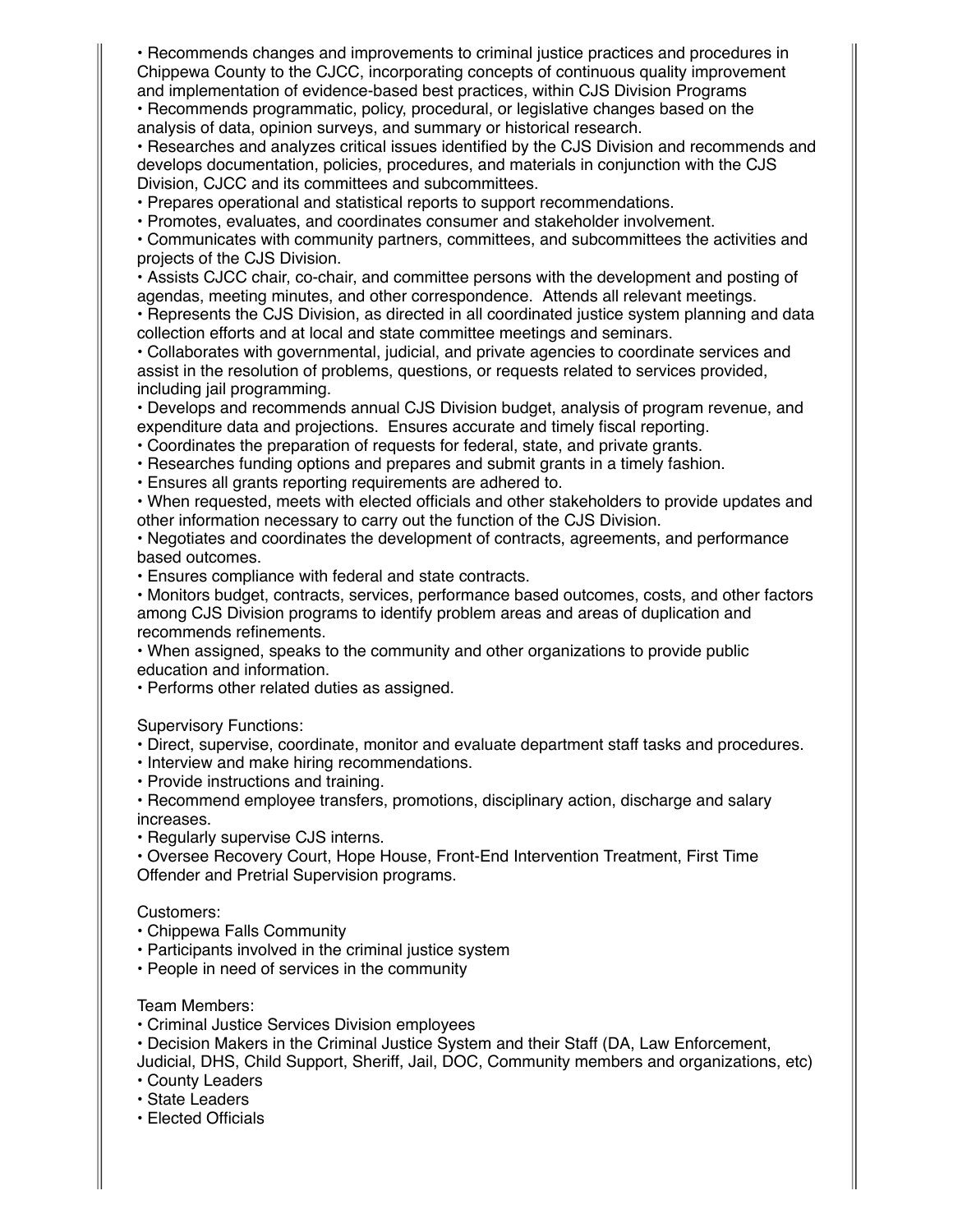### **MINIMUM QUALIFICATIONS:**

#### QUALIFICATION REQUIREMENTS

To perform this job successfully, an individual must be able to perform each duty satisfactorily. The requirements listed below are representative of the knowledge, skill, and/or ability required at the time of hire or for the continuation of employment.

#### EDUCATION AND/OR EXPERIENCE:

• Bachelor's and/or Master's degree from an accredited college or university with a major in Criminal Justice, Public Administration, Social Work, Political Science, Organizational Development, or other closely related field required.

• Five (5) years recent experience working in the criminal justice system, public administration, or human services field required.

• Two (2) years recent management experience required.

• If individual has a Social Work degree, a current/valid Social Work certification for the State of Wisconsin is necessary.

• Must have demonstrated experience in strategic planning, data analysis, and program evaluation.

• Must have a valid driver's license.

• Must have a cell phone.

• Appointment conditional upon successful completion of criminal and caregiver background checks.

## **ADDITIONAL TASKS AND RESPONSIBILITIES:**

KNOWLEDGE, SKILLS AND ABILITIES

• Knowledge of federal, state, and local county government/criminal justice systems.

• Knowledge of ethical guidelines applicable to the position as outlined by professional standards, federal, state, and local laws or ordinances.

• Knowledge and understanding of Wisconsin County, State court, and criminal justice systems, their agencies and processes.

• Maintains knowledge of approved evidence based policies and practices.

• Maintains thorough knowledge of current social and economic problems and the way in which these problems affect families and individuals.

• Excellent organizational, coordination, and interpersonal skills.

• Skill in data collection and analysis with the ability to develop and effectively present information clearly and in a compelling manner.

• Skill and proficiency with Microsoft Word, Excel, and PowerPoint.

• Ability and skills to develop, recommend, and implement effective plans and programs and objectively evaluate progress toward goals and timetables.

• Ability to work as an effective and collaborative team player.

• Ability to write and speak effectively, including the ability to conduct effective meetings.

• Ability to communicate effectively in an oral and written format.

• Ability to establish and maintain effective working relationships with consumers, staff, other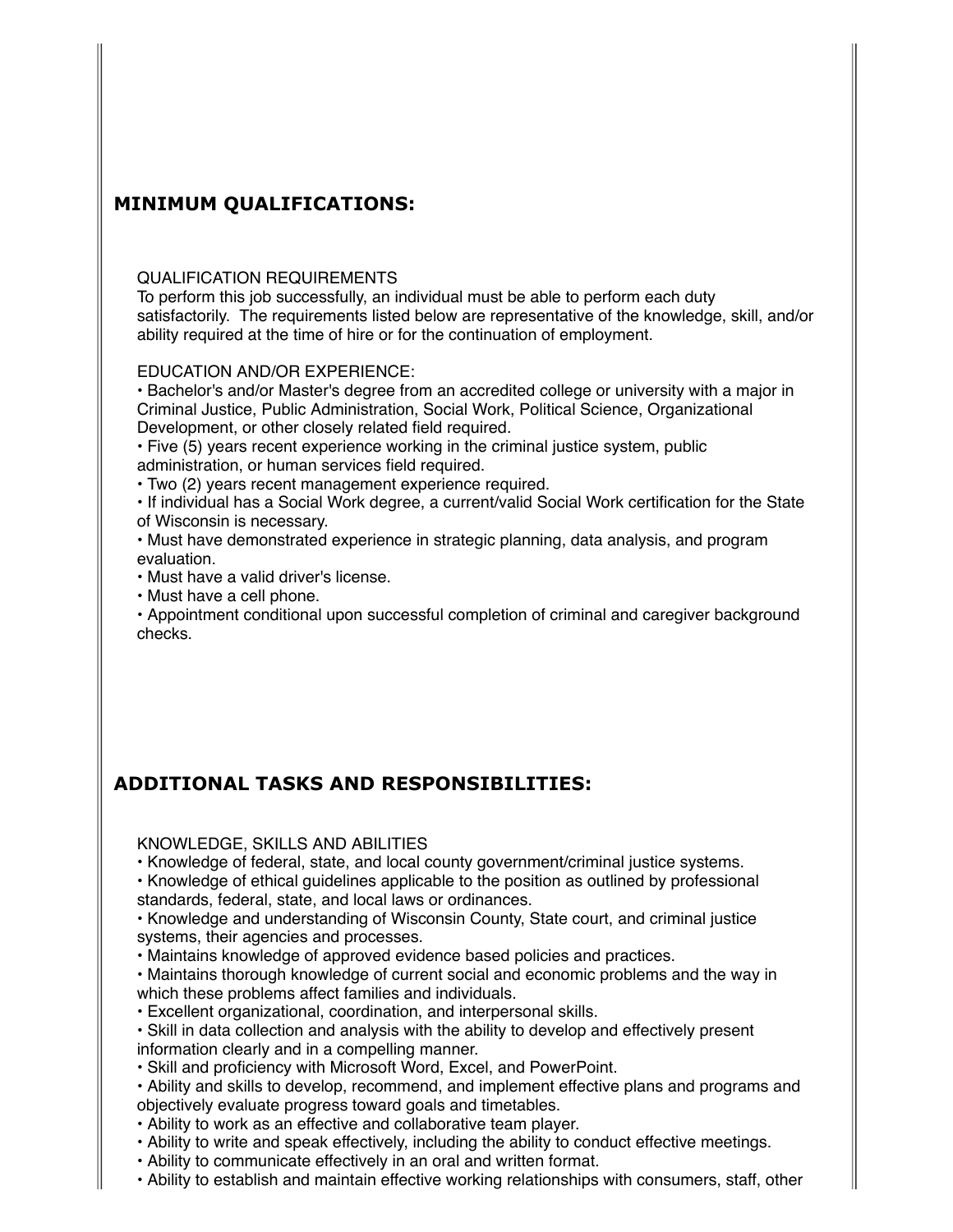community agencies, and the general public.

- Ability to be assertive and to work and make appropriate decisions independently.
- Ability to use established research methodology to test hypotheses and present findings.

• Ability to maintain discretion regarding business-related files, reports, and conversations within the provisions of open record laws and other applicable State and Federal Statutes and Regulations.

• Ability to work the allocated hours of the position.

#### EQUIPMENT KNOWLEDGE REQUIRED

• Ability to operate various types of equipment – standard office equipment, computer and intermediate knowledge of Microsoft Office software, Adobe Acrobat Pro

• Other equipment could be required.

#### LANGUAGE SKILLS

• Ability to communicate effectively with other members of the staff, supervisor, and the public.

• Ability to communicate in both written and verbal form.

• Ability to develop, interpret and implement local policies and procedures; written instructions, general correspondence; Federal, State, and local regulations; MSDS sheets, safety manuals; and warning labels.

#### MATHEMATICAL SKILLS

• Ability to add and subtract, multiply and divide, and calculate percentages, fractions, and decimals.

#### REASONING ABILITY

.

- Ability to respond to complaints and grievances posed by the public.
- Ability to define problems and deal with a variety of situations.

• Ability to think quickly, maintains self-control, and adapt to stressful situations.

## **KNOWLEDGE, SKILLS AND ABILITIES:**

## **PHYSICAL AND MENTAL ABILITIES:**

PHYSICAL AND WORK ENVIRONMENT

The physical and work environments described are representative of those that must be met by an employee to successfully perform the functions of this job. Reasonable accommodations may be made to enable individuals with disabilities to perform these functions.